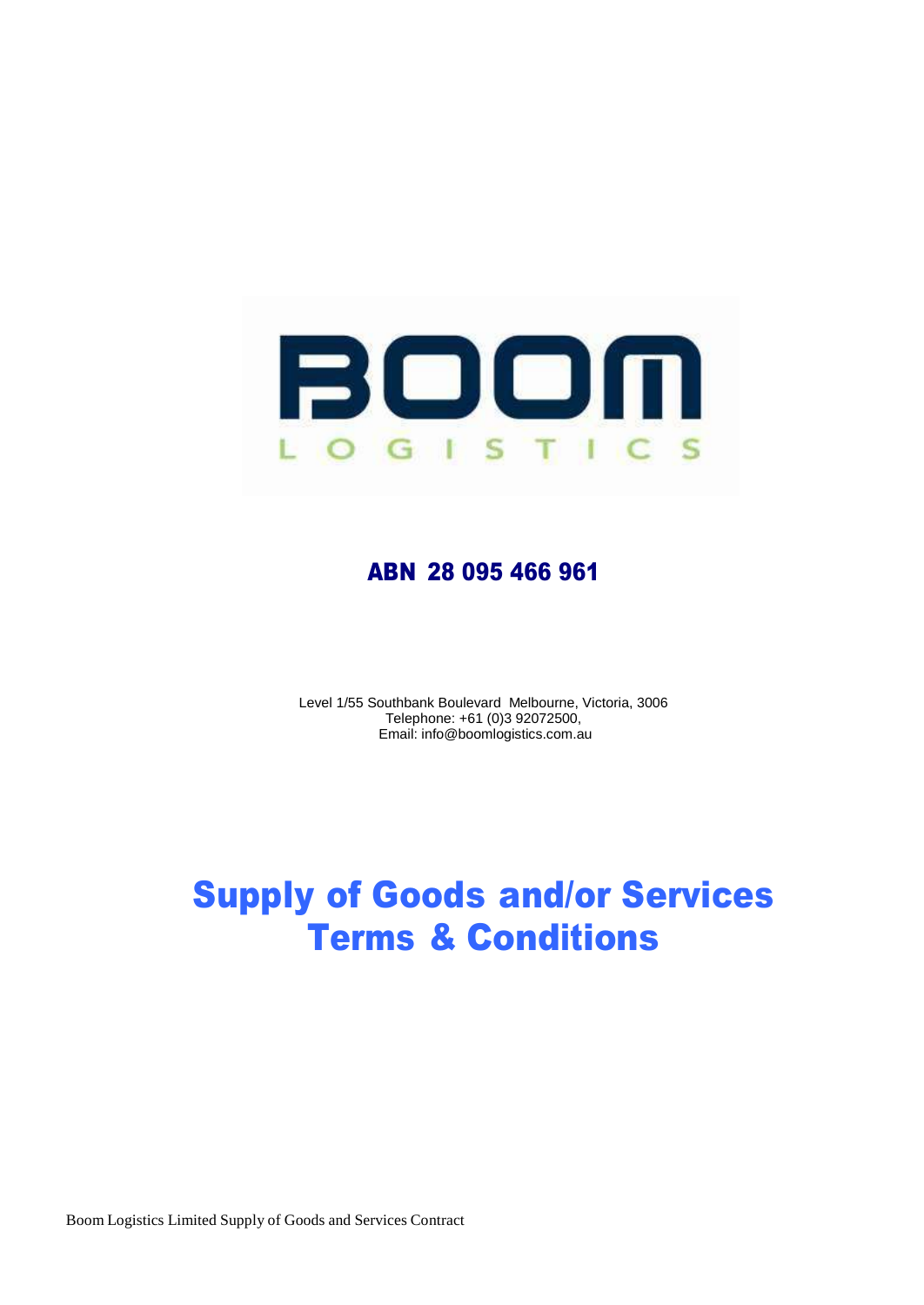## TERMS AND CONDITIONS

The Supplier agrees to supply the Goods and/or Services to Boom Logistics on these terms and conditions.

## 1. **Definitions**:

"Boom Logistics" means Boom Logistics Limited ABN 28 095 466 961 which is the purchaser of Goods and/or Services from the Supplier;

"Contract" means these terms and conditions, the RFQ, RFP,RFT and the Purchase Order;

"Goods" means the goods specified in the Purchase Order;

"Intellectual Property Rights" means letters patent, a pending patent, trade marks, copyright, design, electrical layout rights, confidential information or similar protection whether granted by the Commonwealth of Australia or any foreign state or the common law;

"Price" means the amount specified for the Goods and/or Services specified in the Purchase Order;

"Purchase Order" means the document issued by Boom Logistics or any of its subsidiaries to the Supplier to order the Goods and/or Services;

"RFQ" "RFP" "RFT" means the request for quotation, proposal or tender issued by Boom Logistics relating to the Goods and/or Services;

"Services" means the services specified in the Purchase Order;

"Supplier" means the supplier of Goods and/or Services to Boom Logistics as described on the Purchase Order;

**2. Delivery**: The Goods will be delivered and the Services performed by the Supplier by such date as specified in the Purchase Order or such other date as may be agreed by the parties in writing. The Time for delivery of the Goods and performance of the Services is of the essence.

**3. Delay in Delivery**: Without limiting clause 2 if the Supplier is delayed or becomes aware of the likelihood of delay in its delivery of any Goods or performance of any Services, the Supplier will as soon as possible after becoming aware of those circumstances notify Boom Logistics in writing and provide full details of the circumstances. Boom Logistics may then at its absolute discretion:

- a. acquire alternative supplies of the Goods and/or performance of the Services from sources other than the Supplier to make good the shortfalls in deliveries or lack of performance and, if it does so, then the Supplier will be liable for any price difference and any transport costs incurred by Boom Logistics acting reasonably in respect of such alternative supplies or performance; or
- b. extend the time for delivery of those Goods and/or performance of the Services at no additional expense without limitation to Boom Logistics rights arising from the delay.

**4. Delivery Requirements**: At the time of delivery of the Goods, the Supplier must provide to Boom Logistics a packing slip, a consignment note plus relevant or requested information relating to Boom Logistics use of the Goods, including safety information, warranty information and information that by law must accompany the Goods. Adequate and safe packaging of Goods is the responsibility of the Supplier. Goods must be packed in a form consistent with best industry practices and all applicable laws and safety requirements including, if applicable, the Australian Code for the Transport of Dangerous Goods by Road and Rail. Palletised Goods are to be securely strapped when delivered.

**5. Risk and Title**: Subject to clause 6, title to and property in the Goods immediately passes to Boom Logistics upon payment of the Price or delivery, whichever is the earlier to occur. The Goods must be marked and identified by the Supplier as the property of Boom Logistics. Risk in the Goods remains with the Supplier until delivery. Risk and title in respect of any plant or equipment which the Supplier utilises in the performance of Services remains with the Supplier unless otherwise specified in the Purchase Order.

**6. Inspection of Goods**: All Goods will be accepted by Boom Logistics subject to inspection by Boom Logistics either within a reasonable time after delivery or before delivery (at Boom Logistics discretion) and Boom Logistics being satisfied with the Goods. Signed delivery documents will not mean acceptance by Boom Logistics of the Goods delivered but only of the number of packages or cartons delivered.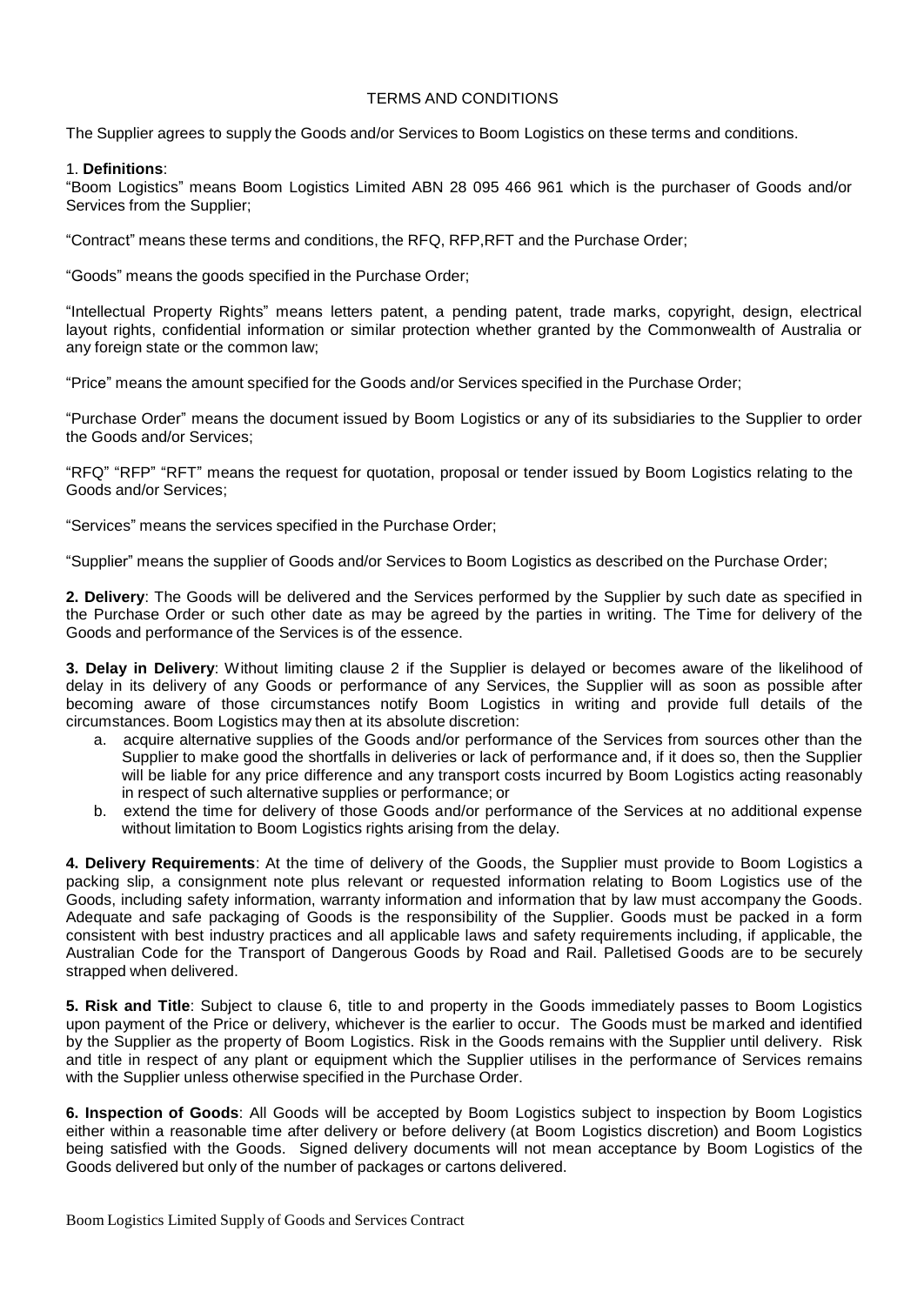**7. Defects or Damage**: Boom Logistics will notify the Supplier of any defects in or damage to the Goods and hold any Goods found to be defective or damaged for the Supplier's instructions and at the Supplier's risk for a period not exceeding 30 days. If the Supplier's instructions are not received by Boom Logistics within such period, Boom Logistics may return the Goods to the Supplier at the Supplier's expense and risk and any expense incurred by Boom Logistics will be payable by the Supplier and will constitute a debt due and payable to Boom Logistics and which may be set off by Boom Logistics against any moneys otherwise due by Boom Logistics to the Supplier. Damage to Supplier's plant and equipment used to perform the Services shall be Supplier's liability.

**8. Price**: Boom Logistics agrees to pay the Price for the Goods and/or Services which will be inclusive of any GST, and delivery, packaging, transport, taxes and all other costs and expenses unless otherwise stated in the Purchase Order. Liability for payment of the Price by Boom Logistics is subject to receipt of the Goods and/or satisfactory completion of the Services in accordance with this Contract.

**9. Invoicing**: The Supplier must provide Boom Logistics with a valid "Tax Invoice" as specified by The New Tax System (Goods and Services) Act (1999) under Division 29. The invoice must be clearly marked with the Purchase Order number.

**10. Payment**: Payment will be made 45 days from the end of the month in which a valid "Tax Invoice" is issued.

**11. Taxes:** The Supplier is and remains liable for payment of any taxes due and payable by the Supplier. If any Tax is imposed, the Supplier must pay the full amount to the relevant authority and indemnifies Boom Logistics against any failure to do so. If any exemptions, reductions, allowances, credits, rebates, adjustments or other privileges in relation to taxes may be available directly or indirectly to the Supplier or Boom Logistics, the Supplier will adjust any payments due to reflect any such savings or refunds (including interest awarded) to the maximum allowable extent and assist Boom Logistics in obtaining any such benefits. If under this Contract Boom Logistics is required to pay or reimburse the Supplier in respect of an acquisition from a third party for which the Supplier is entitled to claim an input tax credit, the amount required to be paid or reimbursed by Boom Logistics will be the GSTexclusive value of the acquisition. If the recovery from Boom Logistics is a taxable supply Boom Logistics will gross up the payment to include in addition to the GST-exclusive value of the acquisition, any GST payable in respect of that supply providing the Supplier renders a tax invoice in respect of that supply.

**12. Warranties**: The Supplier represents and warrants to Boom Logistics that:

- a. it has the right to sell the Goods to Boom Logistics on the terms of this Contract and, subject to clause 6, upon payment of the Price or delivery, whichever is the earlier to occur, Boom Logistics will have good title to the Goods, free and clear of all interests including security interests;
- b. Workmanship and materials used by the Supplier and Goods and Services supplied to Boom Logistics will correspond in all respects with specifications set out in this Contract (including the Purchase Order), and any samples provided by or to Boom Logistics, or representations made to Boom Logistics by the Supplier.
- c. Boom Logistics will have the full benefit of any manufacturer's warranties that may be applicable to the Goods or any part of the Goods and the Supplier will indemnify Boom Logistics to the extent the manufacturers warranties are inadequate. The Supplier will do all things and sign all documents required to transfer the benefit of the manufacturer's warranties to Boom Logistics ;
- d. the Goods will be of merchantable quality;
- e. the Goods and/or Services will be fit for any particular purpose which Boom Logistics has made known (whether expressly or by implication) to the Supplier and will be fit also for the purpose for which Goods and/or Services of a similar nature are commonly supplied;
- f. the Goods will comply with all laws (including statutes, the common law and equity) in force in the jurisdiction in which they are supplied;
- g. it will perform the Services in a skilful, diligent, workmanlike, careful safe and proper manner and in accordance with all reasonable directions of Boom Logistics and Boom Logistics applicable policies and procedures as amended from time to time and as provided to the Supplier;
- h. the provision of the Services complies with all necessary consents, registrations, approvals, licences or permits whether required by statute regulation government governmental policy or administrative requirement or by any agreement order or award binding on the Supplier;
- i. to the extent that the same has not been amended by this Contract, all written information furnished to Boom Logistics or to any of its advisors or consultants by the Supplier prior to execution of this Contract concerning the Supplier and the Services are true and correct in every material particular as at the date to which they relate and are not misleading and deceptive in any respect;
- j. it will not engage in deceptive, misleading, illegal or unethical practices that are or may be detrimental to Boom Logistics or the public;
- k. it will make no false or misleading representations with regards to the Services provided to Boom Logistics and
- l. that the supply of the Goods and the performance of the Services, and any use of the Goods by Boom Logistics or any other person for any purpose, will not infringe any Intellectual Property Rights. The

Boom Logistics Limited Supply of Goods and Services Contract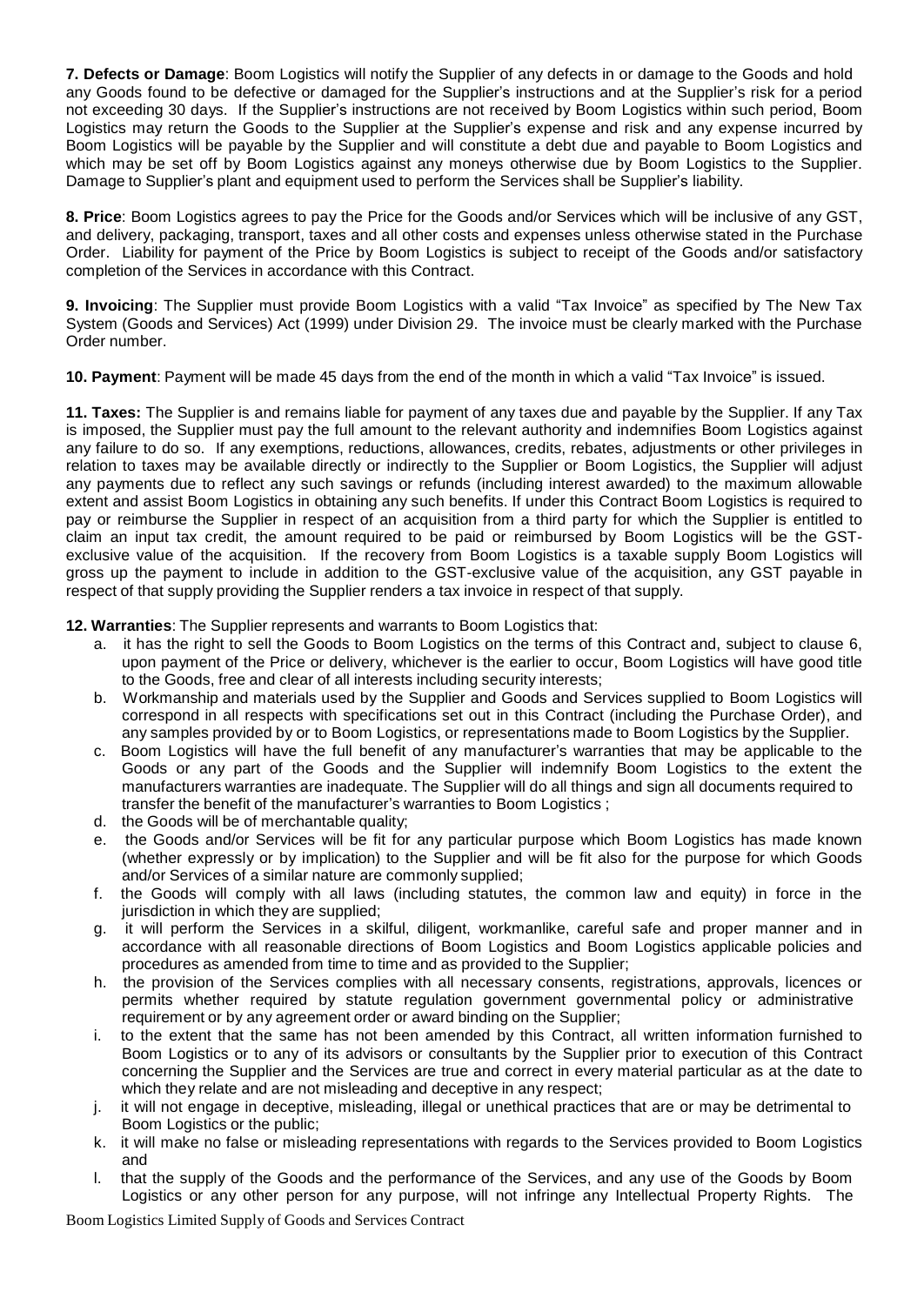Supplier undertakes at its expense to defend, protect and hold harmless Boom Logistics and the users of Boom Logistics products from and against any claim for infringement of any Intellectual Property Rights arising by reason of the supply of the Goods and/or the performance of the Services by the Supplier to Boom Logistics and /or the use of the goods by Boom Logistics and users of its products.

**13. Breach of Warranty**: Where any warranty provided by the Supplier pursuant to this Contract is breached, the Supplier will, at the direction of Boom Logistics and without prejudice to any other remedy or right Boom Logistics may have (under this Contract or otherwise):

- a. in the case of warranties relating to Goods:
	- i replace the Goods or supply equivalent Goods;<br>ii repair the Goods:
	- repair the Goods:
	- iii pay to Boom Logistics the cost of replacing the Goods or acquiring equivalent Goods; or
	- iv pay to Boom Logistics the cost of having the Goods repaired; and
- b. in the case of warranties relating to Services:
	- i supply the Services again; or
	- ii pay to Boom Logistics the cost of having the Services supplied again.

Where the Supplier repairs or replaces any Goods pursuant to any warranty the Supplier will bear all the costs of such repair or replacement including the removal and transportation costs of the Goods from and return to Boom Logistics premises, labour costs and the costs of replacing or providing new parts for the Goods. Where the Supplier re-supplies the Services pursuant to any warranty the Supplier will bear all of the costs of such re-supply. The warranties contained herein will survive any termination or expiration of this Contract.

**14. Insurance**: The Supplier must at its own expense procure and maintain the following policies of insurance:

- a. workers' compensation (including occupational disease where required by law) and employer's indemnity insurance which complies with the relevant laws covering all claims and liabilities under any statute and at common law (where applicable) for the death of or injury to:
	- any person employed by the Supplier in connection with this Contract; and
	- ii any person who is a worker of the Supplier in connection with this Contract and who may be deemed under statute to be a worker of Boom Logistics ;
- b. public and product liability insurance with a sum insured, respectively, of not less than \$10,000,000 per occurrence in respect of public liability risks and not less than \$10,000,000 in any one occurrence and \$10,000,000 in the aggregate during any one period of insurance in respect of product liability risks which is extended to cover:
	- i liability arising out of the use of unregistered motor vehicles or unregistered mobile plant and equipment used in connection with this Contract; and
	- ii registered vehicles used as a tool of trade in the performance of the Services;
- c. motor vehicle insurance, covering all mechanically propelled vehicles that are registered, or capable of being registered, for road use and are at any time used in connection with this Contract, including:
	- i insurance that is compulsory under applicable laws governing the use of motor vehicles and liability for personal injury or death; and
	- ii liability insurance for third party property damage with a sum insured of not less than \$10,000,000 per occurrence;

The Supplier will, when requested by Boom Logistics to do so, promptly satisfy Boom Logistics that each contract of insurance it is required to procure under this Contract is current.

If the Supplier fails to procure and maintain insurance policies in accordance with this Contract, Boom Logistics may, but is not obliged to:

- a. procure and maintain any such insurance and deduct the cost of doing so from any payments to be made to the Supplier by Boom Logistics (under this Contract or any other contract); or
- b. refuse to make any further payments due from time to time to the Supplier (under this Contract or any other contract) until the insurance policies and receipt for the payment of premiums are made available for inspection by Boom Logistics.

Whenever a claim is made under any of the policies of insurance referred to in this clause, the Supplier is liable for any excess or deductible payable as a consequence. The Supplier must inform Boom Logistics in writing immediately it becomes aware of any actual, threatened or likely claims under any of the insurances referred to in this clause. The Supplier must not do or omit to do, or permit or suffer to be done, any act or omission whereby any of the insurances referred to in this clause may be vitiated, rendered void or voidable.

It is expressly agreed and acknowledged that the insurance requirements are fundamental requirements of this Contract.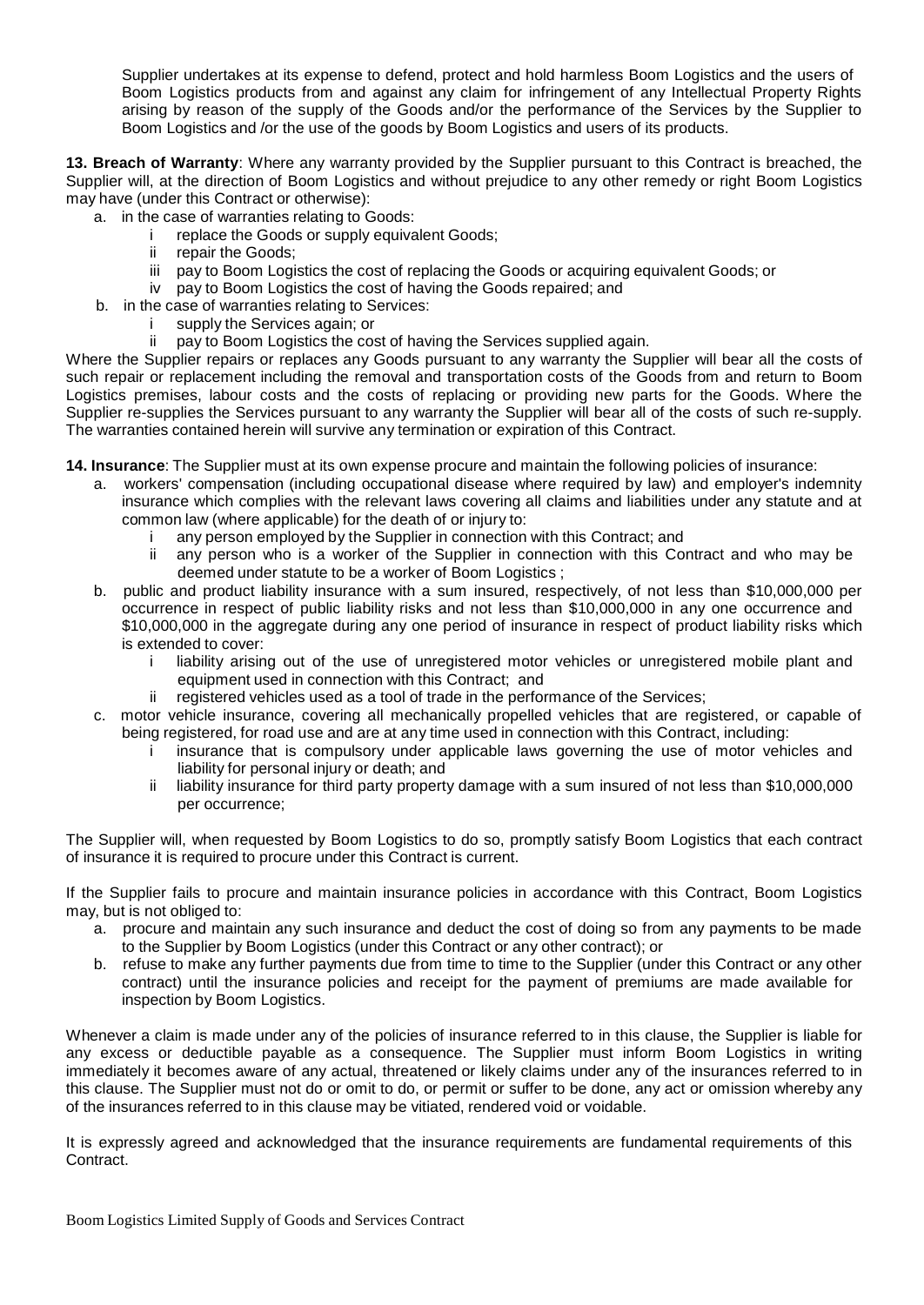**15. Termination**: Boom Logistics may terminate this Contract and any outstanding Purchase Orders by giving not less than 7 days written notice to the Supplier. The Supplier will not be entitled to claim any compensation or indemnification from loss or damage upon termination of this Contract by Boom Logistics.

Boom Logistics may terminate this Contract and any outstanding Purchase Orders immediately upon written notice in the event that the Supplier:

- a. breaches any of these term or condition or;
- b. becomes insolvent, commits an act of bankruptcy, an order is made for it to be wound up, or if a receiver or administrator is appointed.

Any termination under this clause does not relieve Boom Logistics or the Supplier of their respective obligations under this Contract as to any unterminated part of a Purchase Order.

**16. Indemnity**: The Supplier will be responsible for and will indemnify Boom Logistics against liability for all loss, damage or injury to persons or property caused by the Supplier or its employees, subcontractors or agents and the amount of all claims, damages, costs and expenses (including legal costs on a full indemnity basis) which may be paid, suffered or incurred by Boom Logistics in respect of any such loss, damage or injury will be made good at the Suppliers expense and may be deducted from any monies due or becoming due to the Supplier.

**17. Notices**: All notices that are required under this Contract will be in writing and will be considered effective upon receipt. The address for notice for Boom Logistics is C/O Company Secretary, Level 6, 55 Southbank Boulevard, Southbank, Vic 3006 and the address for notices for the Supplier is the address noted on the Purchase Order.

**18. Entire Contract**: The Contract constitutes the entire contract of provision and performance of the Goods and/or Services and supersedes all previous arrangements, correspondence, tenders, representations, proposals, understandings and communications whether written or oral. To the extent that the Supplier's terms and conditions are supplied with the Goods and/or in the performance of the Services (including as printed on consignment notes or other documents), such terms and conditions will be of no legal effect and will not constitute part of the contract for the provision of the Goods and/or performance of those Services (notwithstanding the signing of any such document by a representative of Boom Logistics for any reason). To the extent that there is any inconsistency between the RFQ,RFP, RFT and these terms and conditions, these terms and conditions will take precedence.

**19. Governing Law**: This Contract will be deemed to have been made in the State of Victoria and will be subject to the laws of the State of Victoria. The parties will be subject to the non-exclusive jurisdiction of the courts of the State of Victoria in relation to any proceedings concerning this Contract.

**20. Waiver**: Neither party's failure to exercise or delay in exercising any of its rights under this Contract will constitute or be deemed a waiver or forfeiture of those rights.

**21. Amendment**: This Contract will not be amended, modified, varied or supplemented except in writing signed by the parties.

**22. Assignment**: The Supplier may not assign otherwise transfer or subcontract any part of its rights or obligations under this Contract, without the prior written consent of Boom Logistics.

**23. Severability**: Any provision in this Contract which is invalid or unenforceable in any jurisdiction is to be read down for the purposes of that jurisdiction, if possible, so as to be valid and enforceable, and is otherwise capable of being severed to the extent of the invalidity or unenforceability, without affecting the remaining provisions of this Contract or the validity or unenforceability of that provision in any other jurisdiction.

**24. No affiliation**: Nothing in this Contract will render the Supplier an officer, agent or partner of Boom Logistics and the Supplier will not hold itself out as such. In providing the Goods and/or Services the Supplier will at all times be an independent contractor of Boom Logistics The Supplier will not pledge the credit of Boom Logistics nor sign any document, enter into any contract or make any promise on behalf of Boom Logistics without its prior written authority.